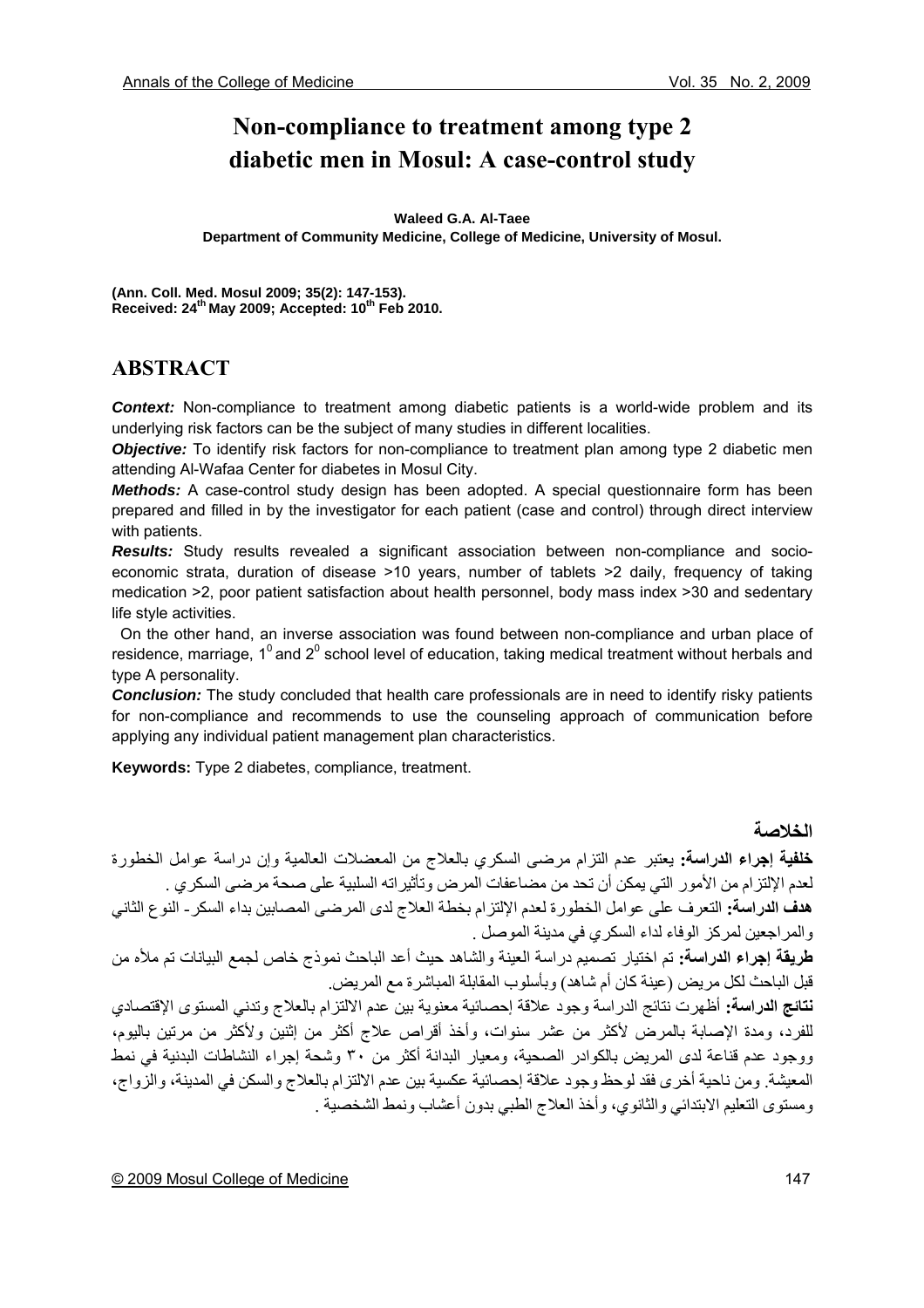**استنتاجات الدراسة:** هناك حاجة ملحة لمقدمي الرعاية الصحية في التحديد المسبق للمرضى المعرضين لحالة عدم الالتزام بالعلاج وتوصي باللجوء إلى استخدام أسلوب المشاورة الطبية معهم قبل البت بخصائص خطة العلاج لأي منهم .

vpe 2 diabetes is a complex metabolic T ype 2 diabetes is a complex metabolic<br>disorder of heterogeneous etiology with social, behavioral, and environmental risk factors unmasking the effects of susceptibility.  $(1,2)$  It is the most common clinical form of diabetes worldwide; it accounts for about 90- 95% of all cases of diabetes globally  $(3)$ . The disease is typically treated with diet regimen, life style changes and oral medication  $(1,2)$ . There is strong evidence that vigorous treatment can decrease morbidity and mortality by decreasing its chronic complications (4).

 Patient's non-compliance to treatment plan influences glycemic control  $(5)$ . A wide variety of studies demonstrate that patients who fail to adhere to the prescribed clinical regimens have very poor outcomes  $(6,7)$ . The likelihood of recurrent diabetic crises is related in part to patient non- compliance  $(6,8,9)$ .

 In diabetes care, non-compliance may represent an important component of unnecessary health care cost, especially hospital costs. Thus the development of effective and efficient methods to assess the possible contributors to non -compliance in the out-patient setting appears very desirable (10,11).

 Non compliant type 2 diabetics refer to those patients who intentionally don't follow what they are told about their illness and they don't follow the recommendations including self management behaviors, changes in lifestyle and adherence to medication  $(12-15)$ . In other words, non-compliant diabetics disobey the advice of their health care provider (16).

 The concept of non-compliance not only assumes a negative attitude toward patients, but also places patients in a passive unequal role in relationship to their care provider. Noncompliance is attributed to personal qualities of patients, such as forgetfulness, lack of will power or discipline, or low level of education $(17)$ . The quality of provider-patient relationship also influences compliance. (18-20)

 Lower regimen adherence can be expected when a health condition is chronic, when the course of symptoms varies or when symptoms are not apparent, when a regimen is more complex, and when a treatment regimen requires lifestyle changes  $(21,22)$ .

 Study aim is to identify risk factors for noncompliance to treatment plan among type 2 diabetic men in Mosul.

#### **Subjects and Methods**

To start with, and in regard to ethical issue, a seminar about the research protocol was conducted at the Department of Community Medicine. Also official permissions were obtained from Al-Wafaa Center for diabetes and Nineveh Health Directorate. Al-Wafaa Center for diabetes is the only specialized center in Mosul that deals with the management of diabetic patients. It offers services to all diabetics in Mosul city. It has been established in 1999. A written consent form has been prepared to be signed in by each patient agreed to be involved in the study. To achieve the aim of the present study a case control study design has been adopted.

 Study subjects are 310 male patients with type 2 diabetes (150 cases and 160 controls) within the age ≥18 years. All were taken randomly from Al-Wafaa center attendants.

 Cases were considered as non compliant patient whose age was ≥18 years with type 2 diabetes for more than one year, and has at least three of the following inclusion criteria:

- 1. Doesn't follow a proper dietary regimen .
- 2. Doesn't take medicine regularly.
- 3. Doesn't adopt measures to control his bodyweight.
- 4. Doesn't conduct regular physical activity.

 While controls included compliant patients whose age was ≥18 years, with type 2 diabetes for more than one year, and has at least three of the following inclusion criteria including criterion number two: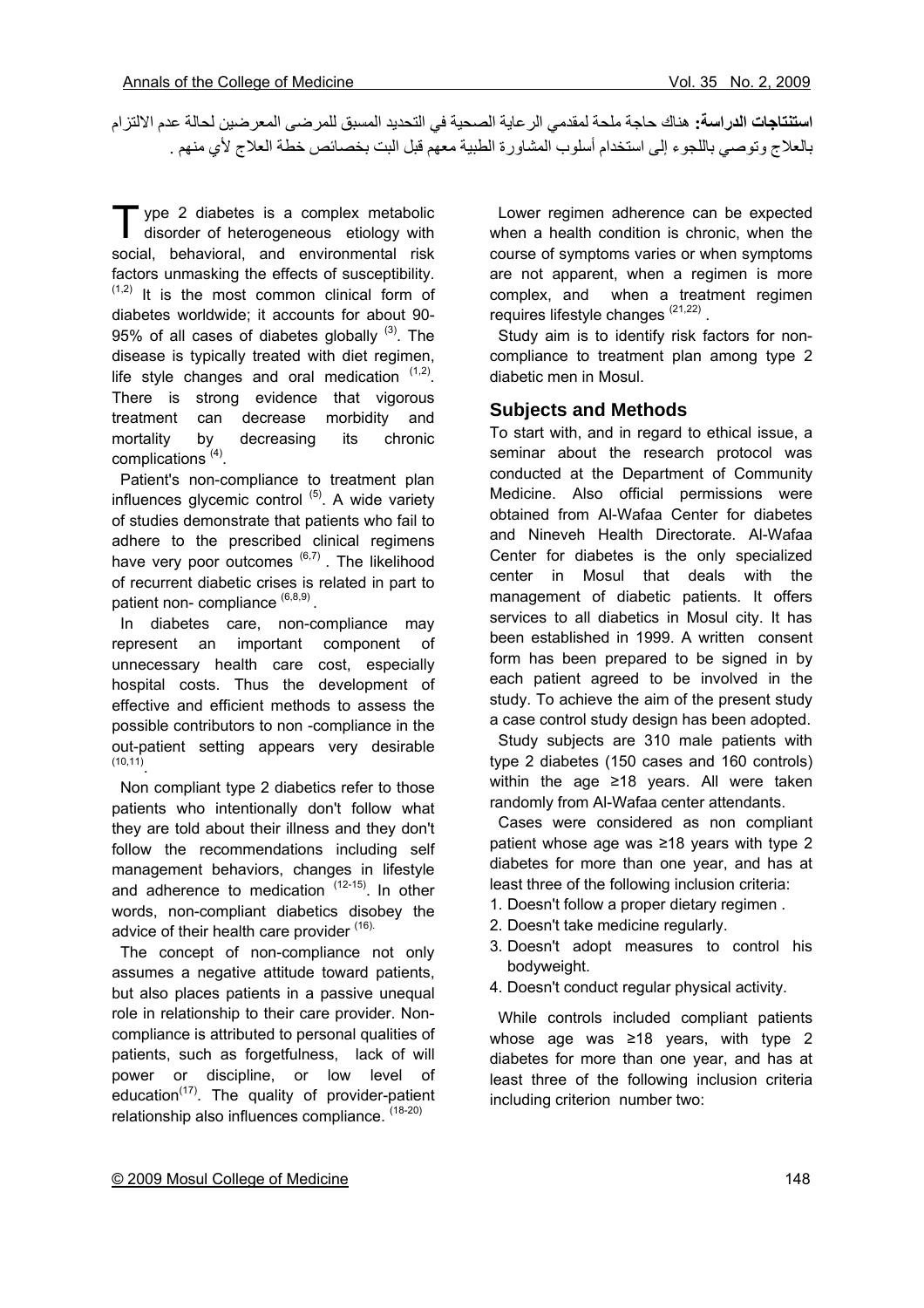- 1. Follows proper dietary regimen.
- 2. Takes medication regularly.
- 3. Follows proper weight control measures.
- 4. Adopts regular physical activity.

 All the above mentioned inclusion criteria for cases and control have been put by the investigator and through a seminar which was conducted at Community Medicine Department .

 Data collection tool was a special questionnaire form prepared by the investigator through utilizing the available related literatures and taking in consideration the idea of the specialized physicians at the Department of Community Medicine and Al-Wafaa Center for diabetes. All the questionnaire items were reviewed by community medicine teaching staff to consider its validity and reliability which were 85%. Economic status has been determined high, middle or low according to the type of occupation, presence or absence of private house ownership and car ownership.

 Statistical analysis was done after tabulation of collected data; P value and odds ratio were calculated, looking for any statistical association between non compliance and other factors.

### **Results**

Study results revealed that 42% of study population are within the age group 41-50 years, more than 80% of them are from urban regions, married and with  $1^0$  and  $2^0$  school education level. No significant difference was obtained between compliants and noncompliants in regard to age, marital status and level of education. However, a weak significant difference between compliants and noncompliants has been found for place of residence (p=0.048) while socio-economic strata was significantly differs (p=0.000).

 Table 2 shows a significant association between non-compliance and duration of disease more than 10 years. A diabetic who has the disease since more than 10 years is almost twenty times not adherent to the treatment plan as shown from the significant values of p, odd ratio and 95% C.I. (p=0.000, OR=18.4, 95%C.I. =10.28 – 33.04) .

 In regard to management plan characteristics, the results of the study reveals a highly significant, association between noncompliance and number of tablets >2 and daily frequency of drugs administration >2 with P value of 0.000 and OR of 21.5 and 31.2 respectively (Table 3).

Table (1): Socio-demographic characteristics of study population.

|                             | non-compliants         |            | compliants |                  |      |           |  |
|-----------------------------|------------------------|------------|------------|------------------|------|-----------|--|
| Socio-demographic parameter |                        | $n = 150$  |            | n=160            |      | P-Value   |  |
|                             | No.                    | $\%$       | No.        | $\%$             |      |           |  |
|                             | $30$                   | 29         | 19.3       | 31               | 19.4 |           |  |
| Age group                   | $30-$                  | 41         | 27.3       | 46               | 28.8 |           |  |
| (in years)                  | 40-                    | 63         | 42.0       | 67               | 41.9 |           |  |
|                             | ≥50                    | 17         | 11.3       | 16               | 10.0 |           |  |
| Mean±SD                     |                        | 39.53±9.31 |            | $39.25 \pm 9.15$ |      | $0.790*$  |  |
| Place of residence          | Urban                  | 127        | 84.7       | 147              | 91.9 | $0.048**$ |  |
|                             | Rural                  | 23         | 15.3       | 13               | 8.1  |           |  |
|                             | Single                 | 13         | 8.7        | 7                | 4.4  | $0.105**$ |  |
| <b>Marital status</b>       | Married                | 130        | 86.7       | 150              | 93.8 |           |  |
|                             | <b>Others</b>          | 7          | 4.7        | 3                | 1.9  |           |  |
| Level of education          | <b>Illiterate</b>      | 6          | 4.0        | 3                | 1.9  | $0.510**$ |  |
|                             | $1^0$ and $2^0$ school | 120        | 80.0       | 133              | 83.1 |           |  |
|                             | University             | 24         | 16.0       | 24               | 15.0 |           |  |
| Socio-economic<br>strata    | High                   | 7          | 4.7        | 37               | 23.1 |           |  |
|                             | Middle                 | 70         | 46.7       | 80               | 50.0 | $0.000**$ |  |
|                             | Low                    |            | 48.7       | 43               | 26.9 |           |  |

**\*** t-test was used

**\*\*** chi square was used

© 2009 Mosul College of Medicine 149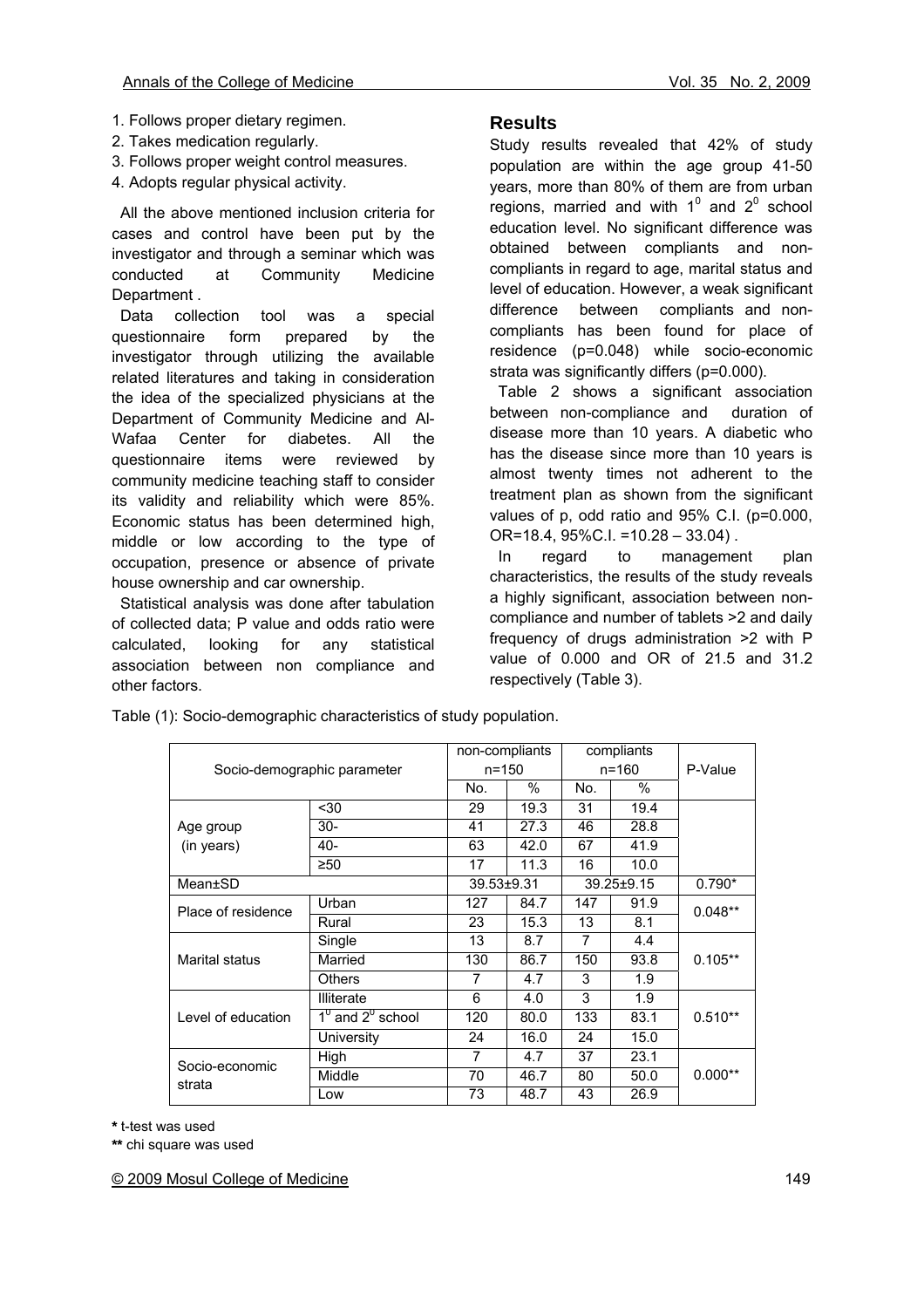|  |  |  |  |  | Table (2): Association of non- compliance and duration of the disease |
|--|--|--|--|--|-----------------------------------------------------------------------|
|--|--|--|--|--|-----------------------------------------------------------------------|

| Duration of disease<br>(in years) | non-compliants<br>$n = 150$ |      |     | Compliants<br>$n = 160$ | Odds ratio<br>% | 95 % C.I      | P-value |
|-----------------------------------|-----------------------------|------|-----|-------------------------|-----------------|---------------|---------|
|                                   | No.                         | $\%$ | No. | $\%$                    |                 |               |         |
| >10                               | 129                         | 86.0 | 40  | 25.0                    | 18.4            | 10.28 - 33.04 | 0.000   |
| ≤10                               | 21                          | 14.0 | 120 | 75.0                    |                 |               |         |

Table (3): Association between management plan parameters and non-compliance.

| Management plan characteristics |              | non-<br>compliants<br>$n = 150$<br>$\frac{0}{0}$<br>No. |      | compliants<br>$n = 160$<br>$\%$<br>No. |      | Odds<br>ratio | 95 % C.I          | P-Value |
|---------------------------------|--------------|---------------------------------------------------------|------|----------------------------------------|------|---------------|-------------------|---------|
|                                 | Medical      |                                                         |      |                                        |      |               |                   |         |
| Method<br>οf                    | without      | 21                                                      | 14.0 | 157                                    | 98.0 |               |                   |         |
| hyperglycemic                   | herbals      |                                                         |      |                                        |      | 0.0           | $0.001 - 0.011$   | 0.000   |
| control                         | Medical with | 129                                                     | 86.0 | 3                                      | 1.9  |               |                   |         |
|                                 | herbals      |                                                         |      |                                        |      |               |                   |         |
| Number of tablets               | >2           | 124                                                     | 82.7 | 29                                     | 18.1 | 21.5          | 12.020 - 38.615   | 0.000   |
|                                 | $\leq$ 2     | 26                                                      | 17.3 | 131                                    | 81.9 |               |                   |         |
| Daily frequency in              | >2           | 127                                                     | 84.7 | 24                                     | 15.0 | 31.2          | $16.816 - 58.221$ | 0.000   |
| taking medication               | $1 - 2$      | 23                                                      | 15.3 | 136                                    | 85.0 |               |                   |         |
| Way<br>taking<br>of             | Proper       | 40                                                      | 26.7 | 147                                    | 91.9 | 0.0           | $0.016 - 0.063$   | 0.000   |
| therapy                         | Improper     | 110                                                     | 73.3 | 13                                     | 8.1  |               |                   |         |

 Regarding personal characteristics of patients, table 4 shows a significant association between non-compliance and poor patient's satisfaction about health personnel,

body mass index>30 and sedentary life style activity (p=0.000 and OR of 5.3, 20.2, and 10.6 respectively) .

Table (4): Association between health status variables and non-compliance.

| Personal characteristic                             |                             | non-<br>compliants<br>n=150 |      | compliants<br>$n = 160$ |               | Odds<br>ratio | 95 % C.I         | P-Value |
|-----------------------------------------------------|-----------------------------|-----------------------------|------|-------------------------|---------------|---------------|------------------|---------|
|                                                     |                             | No.                         | $\%$ | No.                     | $\frac{0}{0}$ |               |                  |         |
| Patient's<br>satisfaction about<br>health personnel | Dissatisfied                | 83                          | 55.3 | 30                      | 18.8          | 5.3           | $3.220 - 8.949$  | 0.000   |
|                                                     | Satisfied                   | 67                          | 44.7 | 130                     | 81.2          |               |                  |         |
| Personal state of<br>activity                       | Sedentary<br>lifestyle      | 117                         | 78.0 | 40                      | 25.0          | 10.6          | $6.282 - 18.009$ | 0.000   |
|                                                     | Physically<br>active person | 33                          | 22.0 | 120                     | 75.0          |               |                  |         |
|                                                     | $25$                        | 7                           | 4.7  | 31                      | 19.4          | 0.2           | $0.087 - 0.479$  | 0.000   |
| Body mass index                                     | 25-29.9                     | 17                          | 11.3 | 96                      | 60.0          | 0.0           | $0.047 - 0.155$  | 0.000   |
|                                                     | ≥ $30$                      | 126                         | 84.0 | 33                      | 20.6          | 20.2          | 11.305 - 36.111  | 0.000   |
| Type of<br>personality                              | A                           | 29                          | 19.3 | 156                     | 97.5          | 0.0           | $0.002 - 0.018$  | 0.000   |
|                                                     | B                           | 121                         | 80.7 | 4                       | 2.5           |               |                  |         |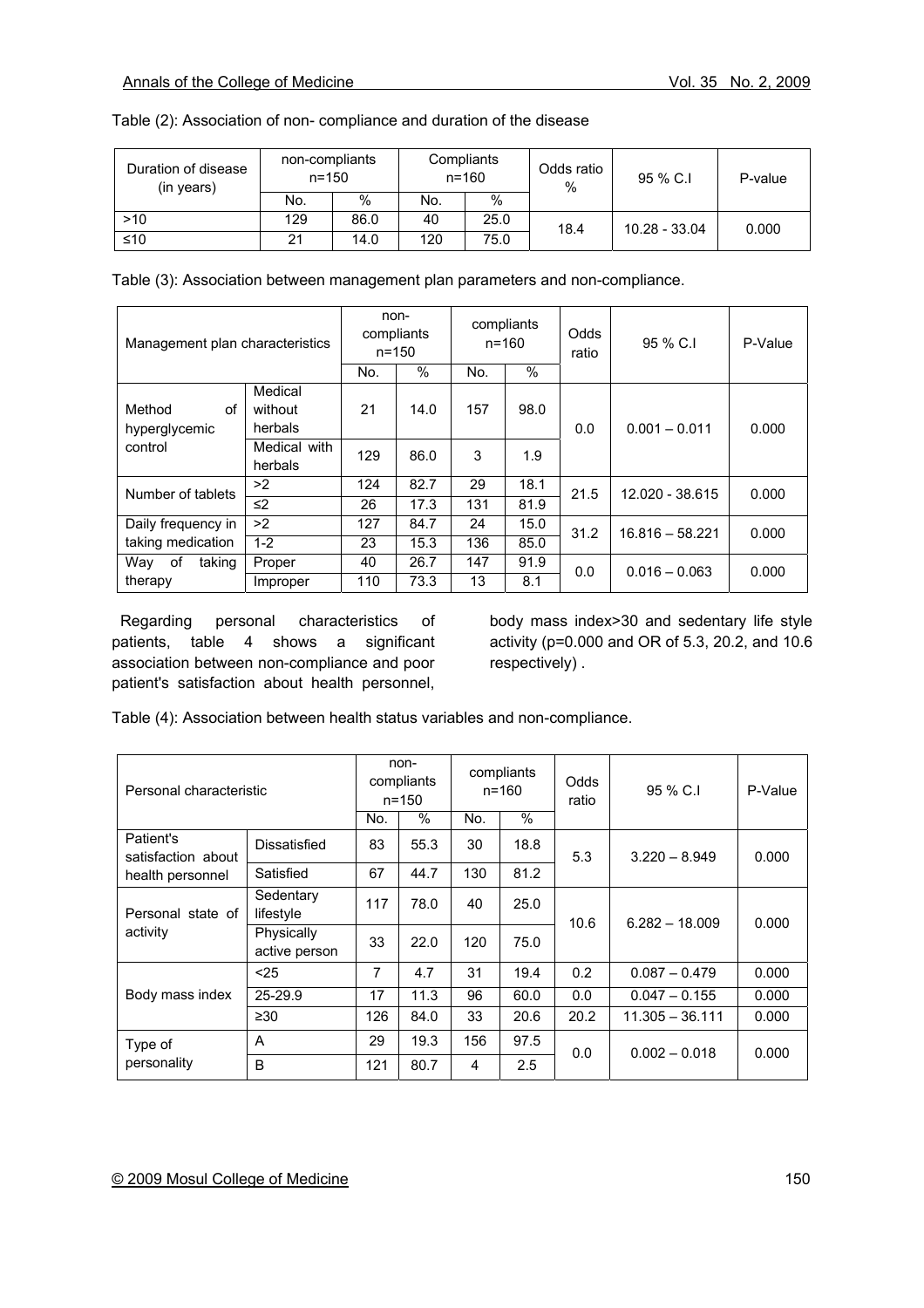## **Discussion**

A case-control study design was adopted. The advantages of such design are better availability of cases, it needs less time and economically less expensive $(23)$ . On the other hand, bias could occur in selection of cases and/or controls. In addition no actual causation can be proved; only associations between disease and risk factors of interest can be detected<sup>(24)</sup>. Regarding limitations of the present study, as it was conducted upon patients attending Al-Wafaa Center for diabetes, the study subjects might not represent all diabetic patients in Mosul.

 About 81% of cases and controls were from the age groups above 30 years. Such result could be explained through the fact that type 2 diabetes is typically an adult onset disease. No significant difference was obtained between cases and controls in regard to age, marital status and level of education. Such result can reflect the proper selection of cases and controls.

 More than 80% of cases and controls were from urban places. Data from developing countries show that diabetes is more prevalent among urban population. Urbanization and high socio economic status are associated with the development of diabetes in susceptible people as they adopt western life style behavior which includes consumption of unhealthy diet  $(25)$ .

 Around 80% of study population were within the educational level of 1 $^{\circ}$  and 2 $^{\circ}$  school. Such result can express the level of education among such group in Mosul population<sup> $(25)$ </sup>.

From other point of view, (> 10 years) duration of disease was found to carry higher levels of non-compliance. Similar to the findings of a study conducted in Canada: 62% of people with diabetes for  $\geq$  15 years were non-compliant<sup>(26)</sup>.

 In regard to management plan characteristics, highly significant association was found with (> 2 number of tablets) and frequency of administration. Perhaps forgetfulness in taking drug is the problem. As the number of pills increases and number of times pills must be taken each day rises, compliance fails<sup> $(27)$ </sup>. Patients who took the drug

once a day did a much better job at sticking with their plan. They took correct number of doses on more days, and they miss doses often, less than those taking the drug twice aday. Drugs taken once a-day may have important advantages over drugs taken twice a-day in treatment of type 2 diabetes $^{(25,28)}$ .

 A significant result was found between noncompliance and poor patient satisfaction about health personnel. Making patient satisfied with health personnel is one of the key elements to success in achieving good glycemic control  $(12,22,29)$ . Negative view of patients toward their doctor and poor provider communication have lower compliance rates to oral medications and self monitoring of blood glucose $(33)$ .

 The present study revealed that 84% of cases have BMI >30 against 20.6% of controls. Such high rate of obesity among non compliant patients goes with the finding of AL-Chetachi $(31)$  study which demonstrated that 88.3% of diabetic patients were over weight and obese. Similar finding was documented by Fadhil et al  $(32)$  in 2003.

 Study results revealed that 78% of cases had sedentary life style activities against only 18.8% of controls. Such result goes with the findings of several studies<sup>(25,32,33)</sup>. Exercise is an important component in the management of diabetes. The amount of regular physical activity plays an important role in maintaining a healthy body weight, and lowering the risk of  $diabetes^{(34,35,36)}$ 

## **Conclusion**

Identification of risk factors to non-compliance to treatment is essential, prior to applying any treatment method for diabetic patients in order to overcome the problem of non-compliance.

#### **Recommendations**

Risky diabetic patients for non-compliance need to be identified initially before applying any method of management.

 In dealing with diabetic patients, physicians have to choose, when possible, the simplest plan characteristics in regard to number of tablets and daily frequency of administration.

 For better patient satisfaction, health care professionals are in need to use the counseling approach of communication with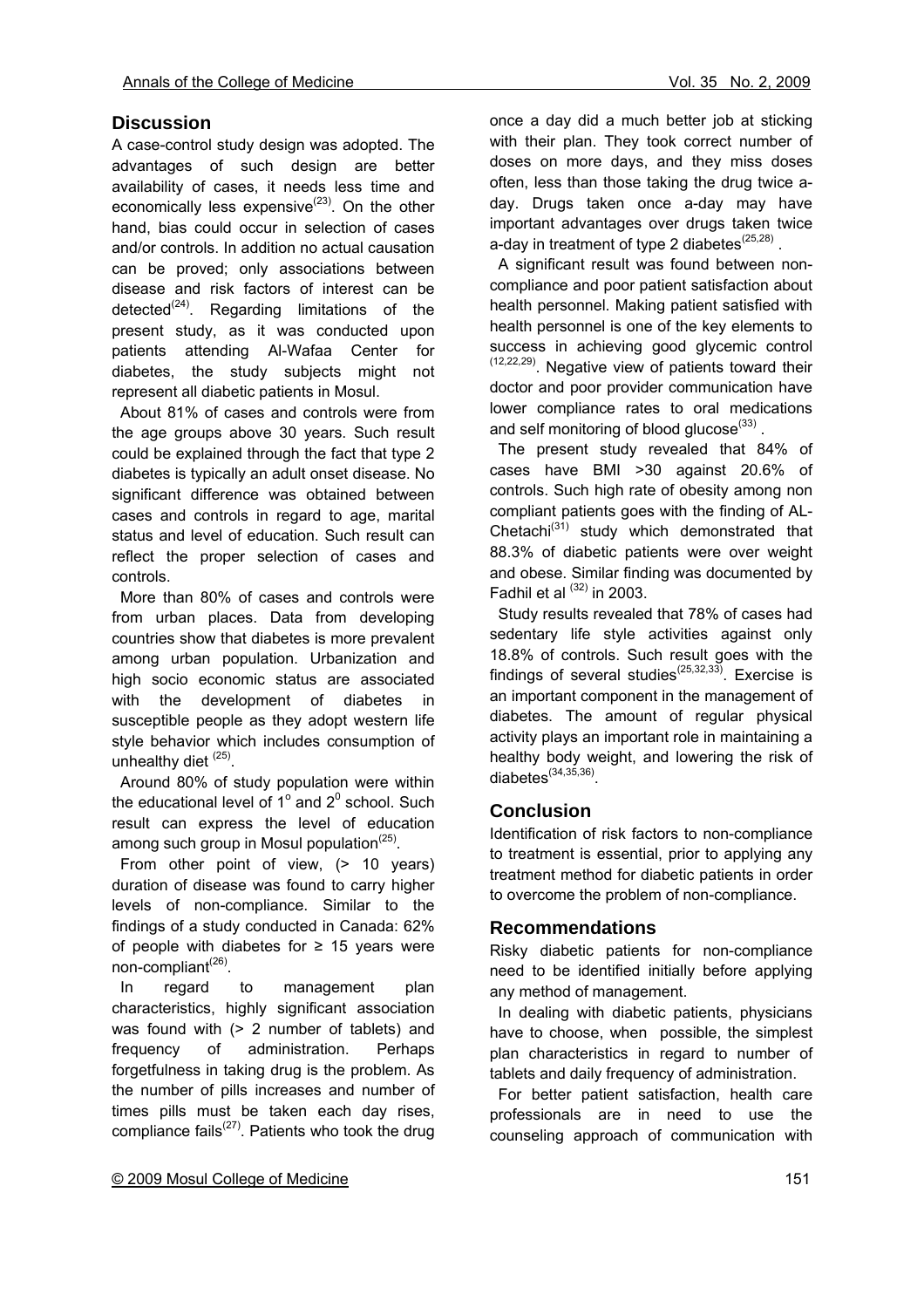diabetic patients rather than the traditionally used consultation approach.

 Utilizing the mass media for diabetes related health educational programs can improve patient's knowledge and attitude towards higher compliance rates.

## **References**

- 1. American Diabetes Association. Type 2 diabetes in children and adolescents. Diabetes Care 2000; 23(3): 381-389.
- 2. Nolan JJ. What is type 2 diabetes. Clinical Medicine 2002; 30(1):6-8.
- 3. Williams G, Pickup JC. Handbook of diabetes 2nd edition. UK: Black Well Publishing 2002; 1132-1145.
- 4. United Kingdom Prospective Diabetes Study Group. Intensive blood glucose control with sulphonylureas or insulin compared with conventional treatment and risk of complications in patient with type 2 diabetes. Lancet 1998; 352(9131): 837- 853.
- 5. Chen HS, Jap TS, Chen RL, Lin HD. A prospective study of glycemic control during holiday time in type 2 diabetic patients. Diabetes care 2004; 27:326-330.
- 6. Rewers A, Chase HP, Mackenzie T, Walravens P, Roback M, Rewers M,Hamman RF, Klingensmith G. Predictors of acute complications in children with type 2 diabetes. JAMA 2002; 287: 2511-2518.
- 7. Laing SP, Jones ME, Swerdolow AJ, Burden AV, Gatling W. Psychosocial and socioeconomic risk factors for premature death in young people with type 2 diabetes. Daibetes Care 2005; 28: 618- 623.
- 8. Gill G, Lucas S. Brittle diabetes characterized by recurrent hypoglycaemia. Diabetes Metab 1999; 25:8-11.
- 9. Skinner TC. Recurrent diabetic ketoacidosis: causes, prevention and management. Horm Res 2002;57:78-80.
- 10. Kuo YF, Raji MA, Markedes KS, Ray LA, Espino DV, Goodwin JS. Inconsistant use of diabetes medications, diabetes complications and mortality in older Mexican Americans over a 7-year period. Diabetes Care 2003; 26: 3054-3060.
- 11. Maldonado MR, Chong ER, Oehl MA, Balasubramanyam A. Economic impact of diabetic ketoacidosis in a multiethnic indigent population. Diabetes Care 2003; 26 :1265-1269.
- 12. Funnell MM, Anderson RM, Arbor A. The problem with compliance in diabetes. JAMA 2000 ; 284 : 1709.
- 13. Funnell MM, Anderson RM. Empowerment and self management of diabetes. Clinical diabetes 2004; 22: 123-127.
- 14. Funnell MM. Lessons learned as a diabetes educator. Diabetes Spectrum 2002;13:69-70.
- 15. Zandra M, Glen N, Pharm D. Advantages of pharmacist-led diabetes education program. US Farm 2005;11:52-61.
- 16. Winkler A, Teuscher AU, Mueler B, Deim P. Monitoring adherence to prescribed medication in type 2 diabetic patients treated with sulfonylureas. Swiss Med wkly 2002;132:379-385.
- 17. Delamater AM. Improving patient adherence. Clinical diabetes 2006; 24:71- 77.
- 18. Winnick S, Lucas DO, Hartman AL, Toll D. How do you improve compliance. Paediatrics 2005; 115:718-724.
- 19. Chapman RH, Benner JS, Petrilla AA, Tierce JC, Collins SH, Battleman DS, Schwatrz JS. Predictors of adherence with antihypertensive and lipid-lowering therapy. Arch Intern Med 2005; 165:1147- 1152 .
- 20. Hunt M, Nedal H, Larme A, Robert M. Contrasting Patient and Practitioner perspectives in Type 2 diabetes management. An overview to anthropological approaches to type 2 diabetes. Journal of Nursing Research 2003; 20(6): 665-676.
- 21. Hill–Briggs F, Gary TL, Bone LR. Medication Adherence and diabetes control in urban African Americans with type 2 diabetes. Health Psychol 2005; 24: 349-357.
- 22. Alan MD. Improving Patient Adherence. Clinical Diabetes 2006; 24(2):71-77.

© 2009 Mosul College of Medicine 152